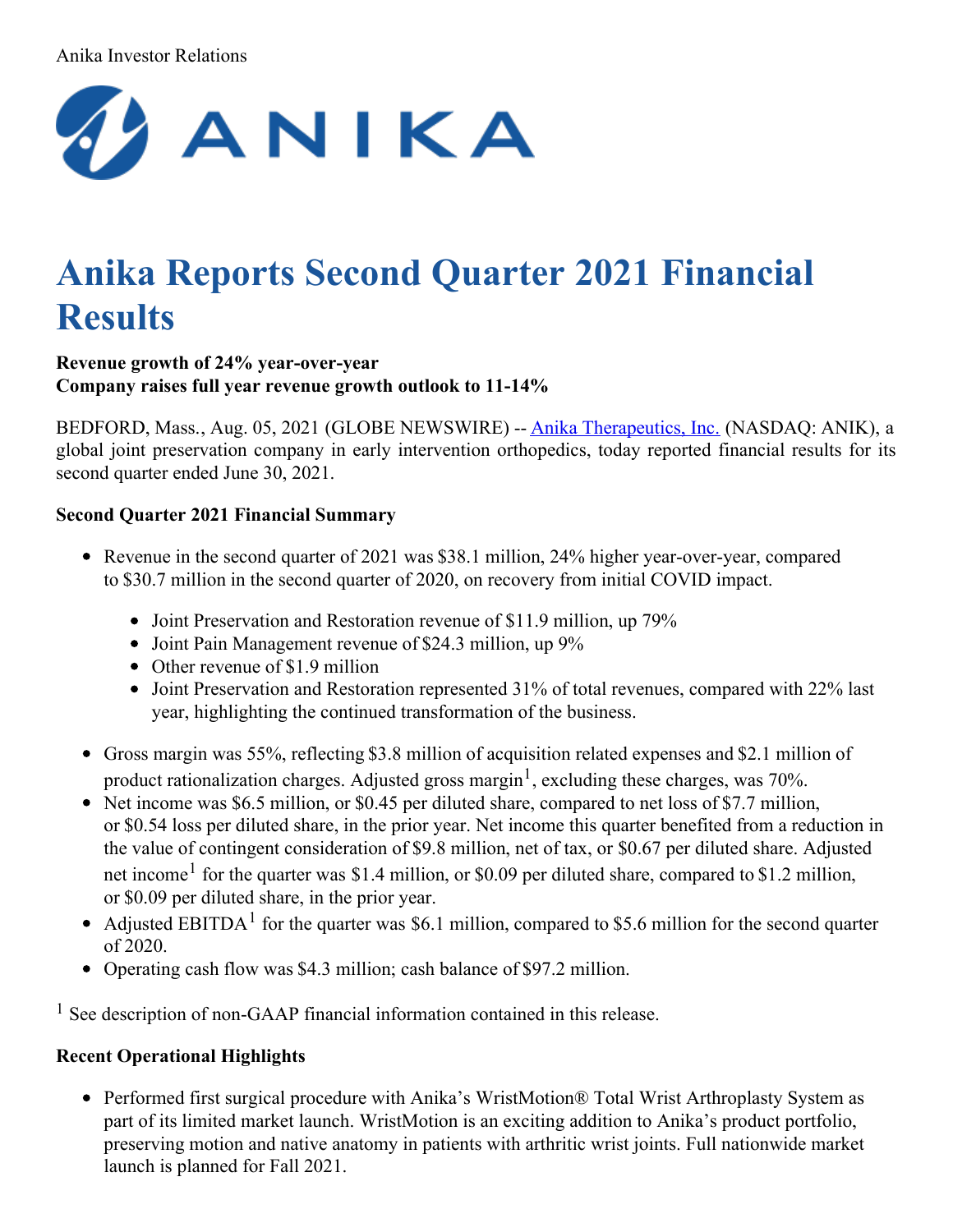• Received 510(k) clearance for a reverse shoulder implant system. This foundational clearance sets the stage for the development and expansion of our shoulder implant portfolio in the future.

Cheryl R. Blanchard, Ph.D., Anika's President and CEO, commented, "We are pleased with our second quarter revenue growth as elective procedures continued to recover from the initial COVID impact. We are making significant progress in our business transformation but still view the impact of COVID as a headwind. We continue to expect double digit revenue growth in 2021, with stability in Joint Pain Management and strengthening in Joint Preservation, and we remain on track toward our 2024 goal to double revenues off our 2019 base."

#### **Fiscal 2021 Outlook**

The Company expects its overall revenue for fiscal year 2021 to grow 11-14% year-over year, up from its previous guidance of 10-13%. This growth is driven by Joint Preservation and Restoration growth of upper 20% to low 30% range with mid-single digit growth in Joint Pain Management. Other revenue is expected to be down low to mid-single digits for the year.

There remains continued uncertainty in the global market associated with the impact of the COVID pandemic, and the Company's outlook for fiscal 2021 is subject to changing dynamics associated with COVID including vaccine distribution, COVID variants and other related developments.

#### **Conference Call Information**

Anika's management will hold a conference call and webcast to discuss its financial results and business highlights today, Thursday, August 5, 2021 at 5:00 pm ET. The conference call can be accessed by dialing 1-866-269-4262 (toll-free domestic) or 1-856-344-9206 (international) and providing the conference ID number 2579568. A live audio webcast will be available in the Investor Relations section of Anika's website, [www.anika.com](https://www.globenewswire.com/Tracker?data=BWop--s7f7D8kUNqtUJkSqRFPX8RjOhr0NJ4ofXY4-OzZmvQHGWCBa1ev-5B05XvXFoD_FR0CW4juXCsY0Yskg==)[.](https://www.globenewswire.com/Tracker?data=IUh5uIIXcYwCBOB0HJfXJ8r8EKPXp7aJKdUVY4Fp0nyxghG7bK6Ey2V1ePx1laCu4Ulj6hpIRkmxCUEDYx380deWGudbUyIPDmGFZg0nJZ8=) A slide presentation with highlights from the conference call will be available in the Investor Relations section of the Anika website. A replay of the webcast will be available on Anika's website approximately two hours after the completion of the event.

# **Non-GAAP Financial Information**

Non-GAAP financial measures should be considered supplemental to, and not a substitute for, the Company's reported financial results prepared in accordance with GAAP. Furthermore, the Company's definition of non-GAAP measures may differ from similarly titled measures used by others. Because non-GAAP financial measures exclude the effect of items that will increase or decrease the Company's reported results of operations, Anika strongly encourages investors to review the Company's consolidated financial statements and publicly filed reports in their entirety. The Company presents these non-GAAP financial measures because it uses them as supplemental measures in internally assessing the Company's operating performance, and, in the case of Adjusted EBITDA, it is set as a key performance metric to determine executive compensation. The Company also recognizes that these non-GAAP measures are commonly used in determining business performance more broadly and believes that they are helpful to investors, securities analysts, and other interested parties as a measure of comparative operating performance from period to period.

# *Adjusted Gross Margin*

In Q2 2021, adjusted gross margin is defined by the Company as adjusted gross profit divided by total revenue. The Company defines adjusted gross profit as GAAP gross profit excluding amortization of certain acquired assets, the impact of inventory fair-value step up associated with our recent acquisitions and non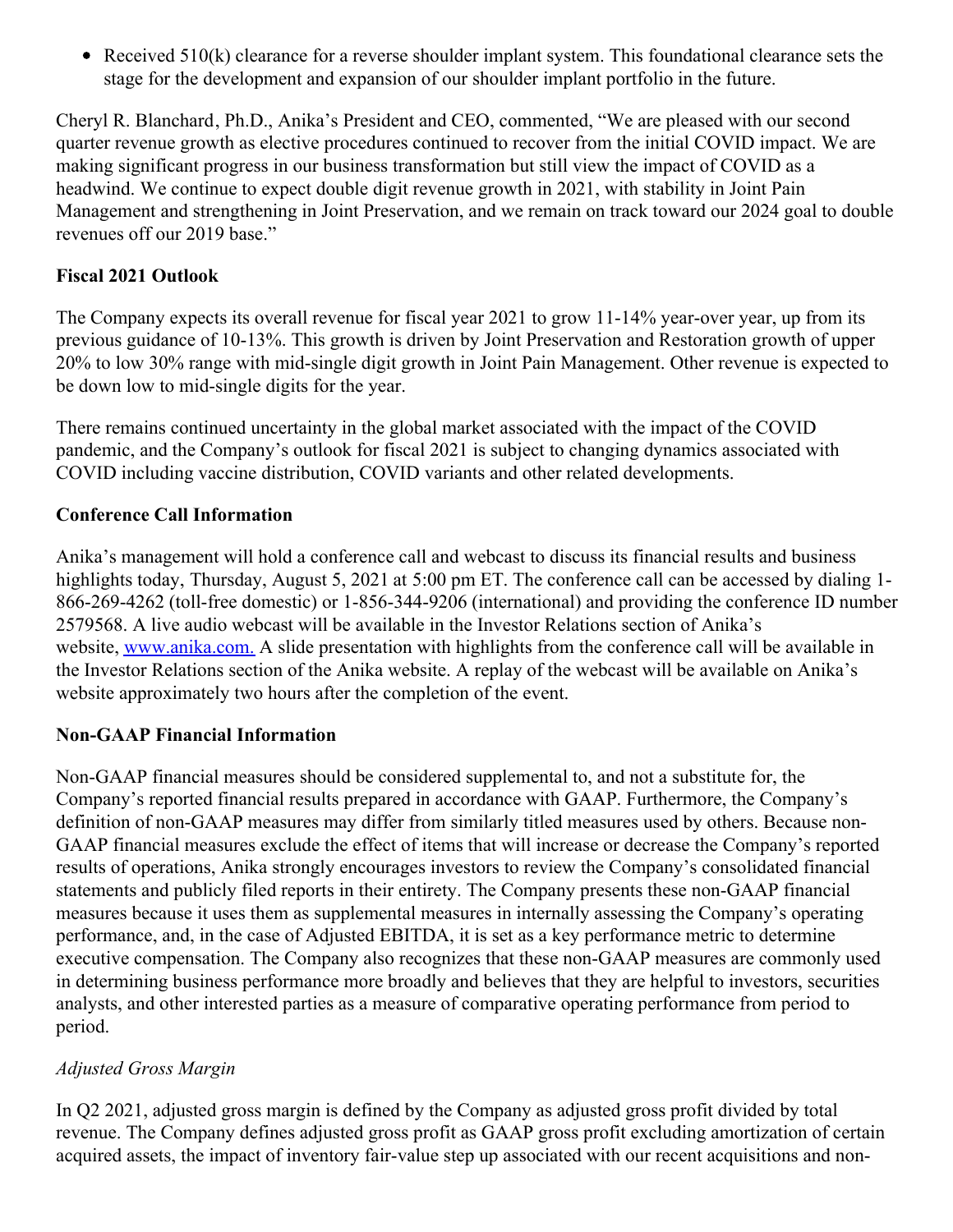cash product rationalization charges.

# *Adjusted EBITDA*

In Q2 2021, adjusted EBITDA is defined by the Company as GAAP net income excluding depreciation and amortization, interest and other income (expense), income taxes, stock-based compensation expense, acquisition related expenses, non-cash charges related to goodwill impairment and changes in the fair value of contingent consideration associated with the Company's recent acquisitions as a result of the COVID pandemic, and non-cash product rationalization charges.

# *Adjusted Net Income and Adjusted EPS*

Adjusted net income is defined by the Company as GAAP net income excluding acquisition related expenses, inclusive of the impact of purchase accounting, on a tax effected basis, and the non-cash product rationalization charges. In the context of adjusted net income, the impact of purchase accounting includes amortization of inventory step up and intangible assets recorded as part of purchase accounting for acquisition transactions. The amortized assets contribute to revenue generation, and the amortization of such assets will recur in future periods until such assets are fully amortized. These assets include the estimated fair value of certain identified assets acquired in acquisitions in 2020 and beyond, including in-process research and development, developed technology, customer relationships and acquired tradenames. As a result of COVID, the Company is also specifically excluding the impacts of goodwill impairment charges and changes in the fair value of contingent consideration associated with the acquisition transactions, each on a tax effected basis. Adjusted diluted EPS is defined by the Company as GAAP diluted EPS excluding acquisition related expenses and the impact of purchase accounting, each on a tax-adjusted per share basis, and non-cash product rationalization charges. Again, the Company is also specifically excluding the impacts of goodwill impairment charges and changes in the fair value of contingent consideration associated with recent acquisition transactions, each on a tax effected basis if applicable.

A reconciliation of adjusted gross profit to gross profit (and the associated adjusted gross margin calculation), adjusted EBITDA to net income, adjusted net income to net income and adjusted diluted EPS to diluted EPS, the most directly comparable financial measures calculated and presented in accordance with GAAP, is shown in the tables at the end of this release.

# **About Anika**

Anika [Therapeutics,](https://www.globenewswire.com/Tracker?data=eYlph_3CDrghjDKPy5_trItgKY_cCPY98gqdtIePQGUtwtY_GdI4m_c9hDV15b_7EmOA1hdsSzBDOIG1UNUkGTzKguVYAG7erzjYPVoRi9w=) Inc. (NASDAQ: ANIK), is a global joint preservation company that creates and delivers meaningful advancements in early intervention orthopedic care. We partner with clinicians to understand what they need most to treat their patients and we develop minimally invasive products that restore active living for people around the world. We are committed to leading in high opportunity spaces within orthopedics, including osteoarthritis pain management, regenerative solutions, soft tissue repair and bone preserving joint technologies. Anika is headquartered in Massachusetts with operations in the United States and Europe. For more information about Anika, please visit [www.anika.com](https://www.globenewswire.com/Tracker?data=BWop--s7f7D8kUNqtUJkSr-OSOUma3xHmp1REdWCq-cx7NEX2ntChpXkuYoautfI78gtVtPrcA5MblDFYe9pQw==).

# **Forward-Looking Statements**

*This press release may contain forward-looking statements, within the meaning of Section 27A of the* Securities Act of 1933, as amended, and Section 21E of the Securities Exchange Act of 1934, as amended, *concerning the Company's expectations, anticipations, intentions, beliefs or strategies regarding the future* which are not statements of historical fact, including those statements in the last sentence of the quotation *from Dr. Blanchard, and in the section captioned "Fiscal 2021 Outlook" related to potential future revenues and the impacts of COVID. These statements are based upon the current beliefs and expectations of the Company's management and are subject to significant risks, uncertainties, and other factors. The Company's*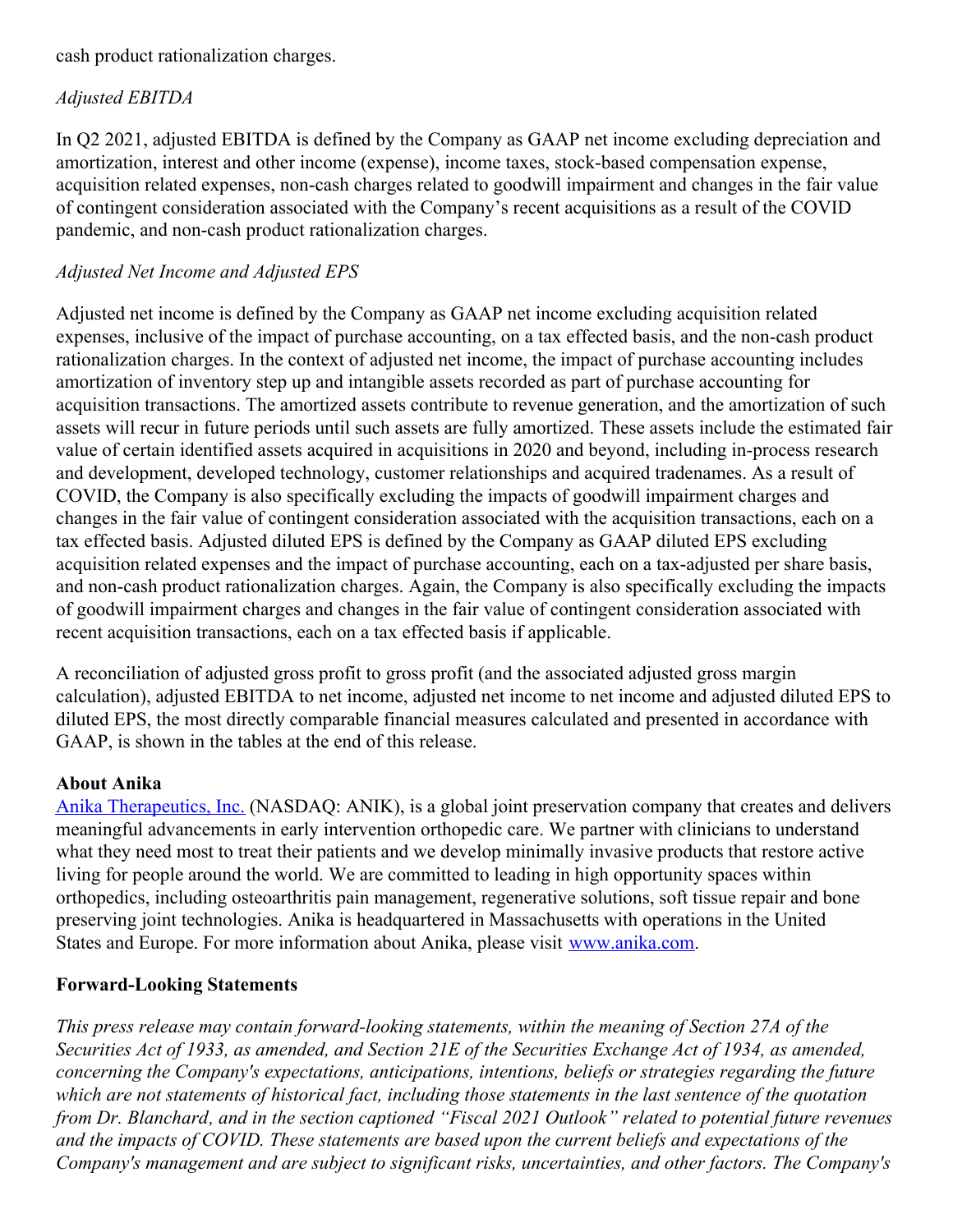*actual results could dif er materially from any anticipated future results, performance, or achievements* described in the forward-looking statements as a result of a number of factors including, but not limited to, (i) *the Company's ability to successfully commence and/or complete clinical trials of its products on a timely* basis or at all; (ii) the Company's ability to obtain pre-clinical or clinical data to support domestic and *international pre-market approval applications, 510(k) applications, or new drug applications, or to timely* file and receive FDA or other regulatory approvals or clearances of its products; (iii) that such approvals will not be obtained in a timely manner or without the need for additional clinical trials, other testing or *regulatory submissions, as applicable; (iv) the Company's research and product development ef orts and their relative success, including whether we have any meaningful sales of any new products resulting from such ef orts; (v) the cost ef ectiveness and ef iciency of the Company's clinical studies, manufacturing operations, and production planning; (vi) the strength of the economies in which the Company operates or will be operating, as well as the political stability of any of those geographic areas; (vii) future determinations by the Company to allocate resources to products and in directions not presently contemplated; (viii) the Company's ability to successfully commercialize its products, in the U.S. and abroad;* (ix) the Company's ability to provide an adequate and timely supply of its products to its customers; and  $(x)$ *the Company's ability to achieve its growth targets. Additional factors and risks are described in the Company's periodic reports filed with the Securities and Exchange Commission, and they are available on the SEC's website at [www.sec.gov](https://www.globenewswire.com/Tracker?data=d1Et35z6ZVrFTNkv32GnaBan5lssn_1lTWha84moGSdYgPyJVAs8Mkmqkn_adTrXXVZ5V7tTKWKziVlBzt37YQ==). Forward-looking statements are made based on information available to the Company on the date of this press release, and the Company assumes no obligation to update the information contained in this press release.*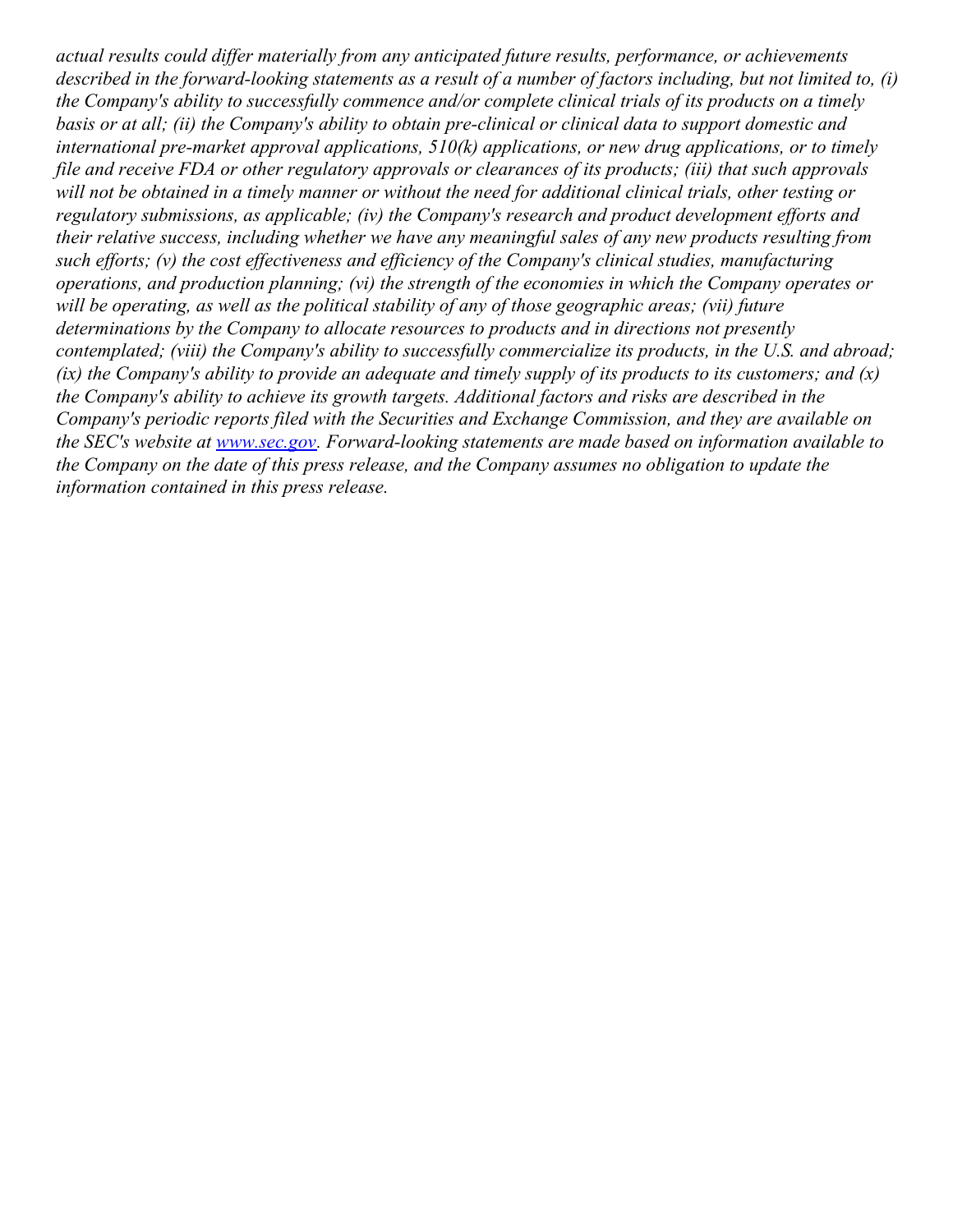# **Anika Therapeutics, Inc. and Sub Consolidated Statements of Ope (in thousands, except per share data) (unaudited)**

|                                                  |                           | For the Three Mor |
|--------------------------------------------------|---------------------------|-------------------|
|                                                  | 2021                      |                   |
| Revenue                                          | $\boldsymbol{\mathsf{S}}$ | 38,145            |
| <b>Cost of Revenue</b>                           |                           | 17,333            |
| <b>Gross Profit</b>                              |                           | 20,812            |
| Operating expenses:                              |                           |                   |
| Research and development                         |                           | 7,293             |
| Selling, general and administrative              |                           | 17,989            |
| Goodwill impairment                              |                           |                   |
| Change in fair value of contingent consideration |                           | (13,650)          |
| Total operating expenses                         |                           | 11,632            |
| Income (loss) from operations                    |                           | 9,180             |
| Interest and other income (expense), net         |                           | (50)              |
| Income (loss) before income taxes                |                           | 9,130             |
| Income taxes                                     |                           | 2,599             |
| Net income (loss)                                | \$                        | 6,531             |
| Net income (loss) per share:                     |                           |                   |
| <b>Basic</b>                                     | \$                        | 0.45              |
| <b>Diluted</b>                                   | \$                        | 0.45              |
| Weighted average common shares outstanding:      |                           |                   |
| <b>Basic</b>                                     |                           | 14,393            |
| <b>Diluted</b>                                   |                           | 14,627            |
| $\blacktriangleleft$                             |                           | ▶                 |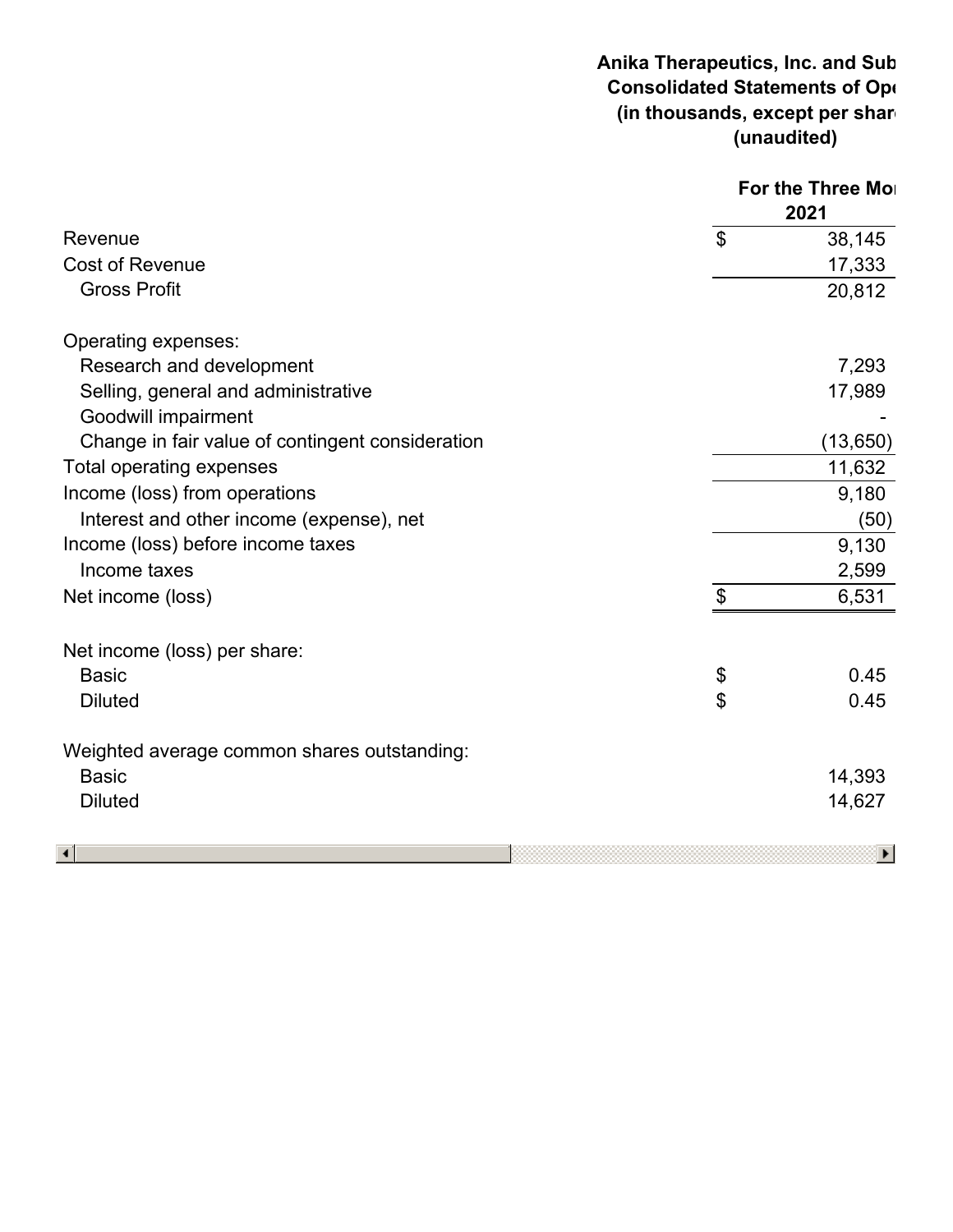**Anika Therapeutics, Inc. and Sub Consolidated Balance Sheet (in thousands, except per share (unaudited)**

#### **ASSETS**

Current assets:

Cash, cash equivalents and investments Accounts receivable, net Inventories, net Prepaid expenses and other current assets Total current assets Property and equipment, net Right-of-use assets Other long-term assets Intangible assets, net Goodwill Total assets

#### **LIABILITIES AND STOCKHOLDERS' EQUITY**

Current liabilities:

Accounts payable Accrued expenses and other current liabilities Contingent consideration Total current liabilities Other long-term liabilities Contingent consideration Deferred tax liability Lease liabilities

Stockholders' equity: Common stock, \$0.01 par value Additional paid-in-capital Accumulated other comprehensive loss Retained earnings Total stockholders' equity Total liabilities and stockholders' equity

 $\blacktriangleright$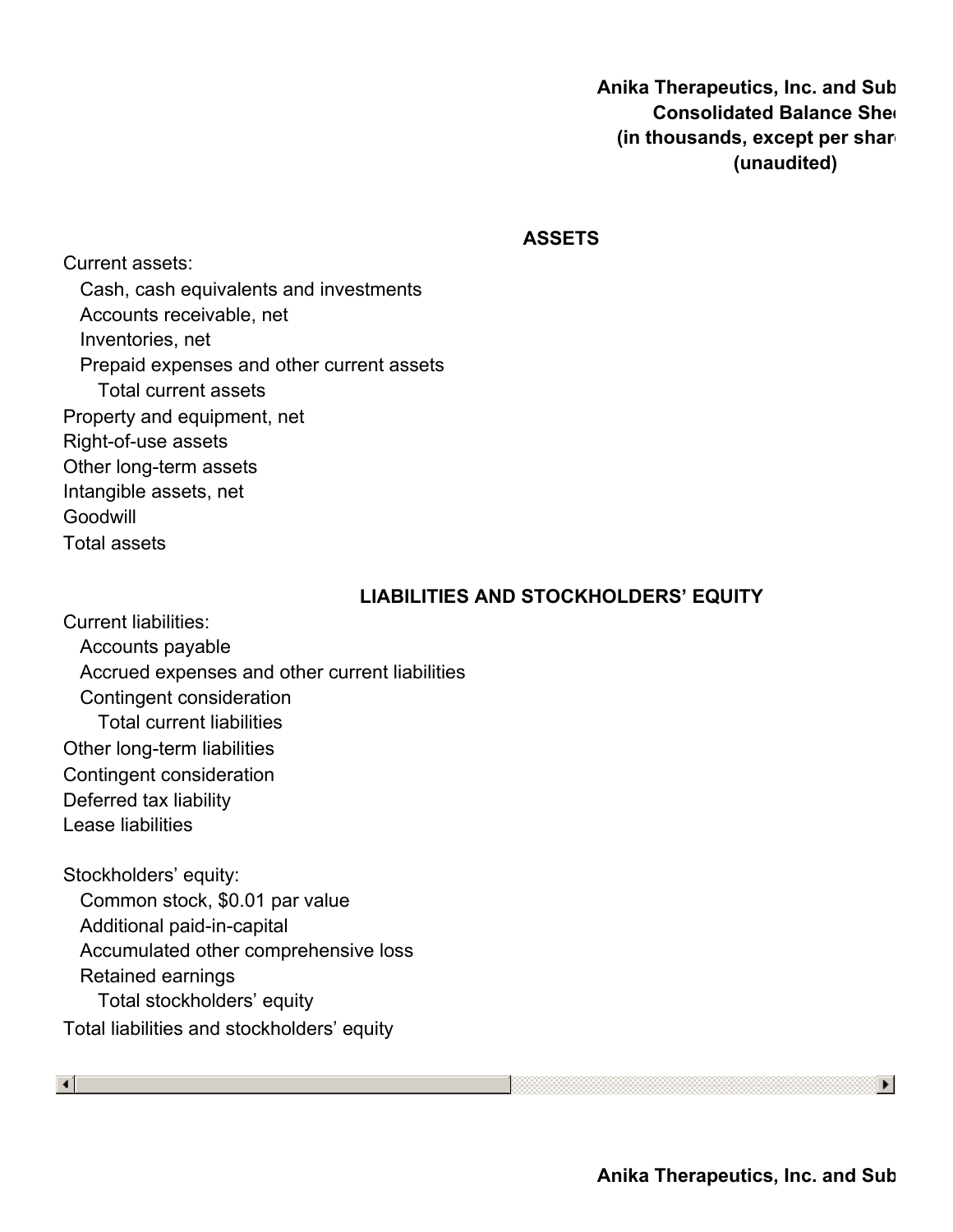# **Reconciliation of GAAP Gross Profit to Adj**

**(per share data)**

(unaudited)

| in thousands                                      | For the Three M<br>2021 |       |
|---------------------------------------------------|-------------------------|-------|
| <b>Gross Profit</b>                               |                         | 20,81 |
| Product rationalization related charges           |                         | 2,06  |
| Acquisition related intangible asset amortization |                         | 1,56  |
| Acquisition related inventory step up             |                         | 2,20  |
| <b>Adjusted Gross Profit</b>                      |                         | 26,64 |
| <b>Adjusted Gross Margin</b>                      |                         |       |

**Anika Therapeutics, Inc. and Sub Reconciliation of GAAP Net Income to A (in thousands, except per share data)** (unaudited)

| in thousands, except per share data               | For the Three M<br>2021 |          |
|---------------------------------------------------|-------------------------|----------|
| Net income (loss)                                 | \$                      | 6,53     |
| Interest and other expense (income), net          |                         | 5        |
| (Benefit) provision for income taxes              |                         | 2,59     |
| Depreciation and amortization                     |                         | 1,71     |
| Share-based compensation                          |                         | 2,79     |
| Product rationalization                           |                         | 2,06     |
| Acquisition related expenses                      |                         |          |
| Acquisition related intangible asset amortization |                         | 1,78     |
| Acquisition related inventory step up             |                         | 2,20     |
| Goodwill impairment                               |                         |          |
| Change in fair value of contingent consideration  |                         | (13, 65) |
| <b>Adjusted EBITDA</b>                            |                         | 6,10     |

**Anika Therapeutics, Inc. and Sub Reconciliation of GAAP Net Income to Adj**  (in thousands, except per share (unaudited)